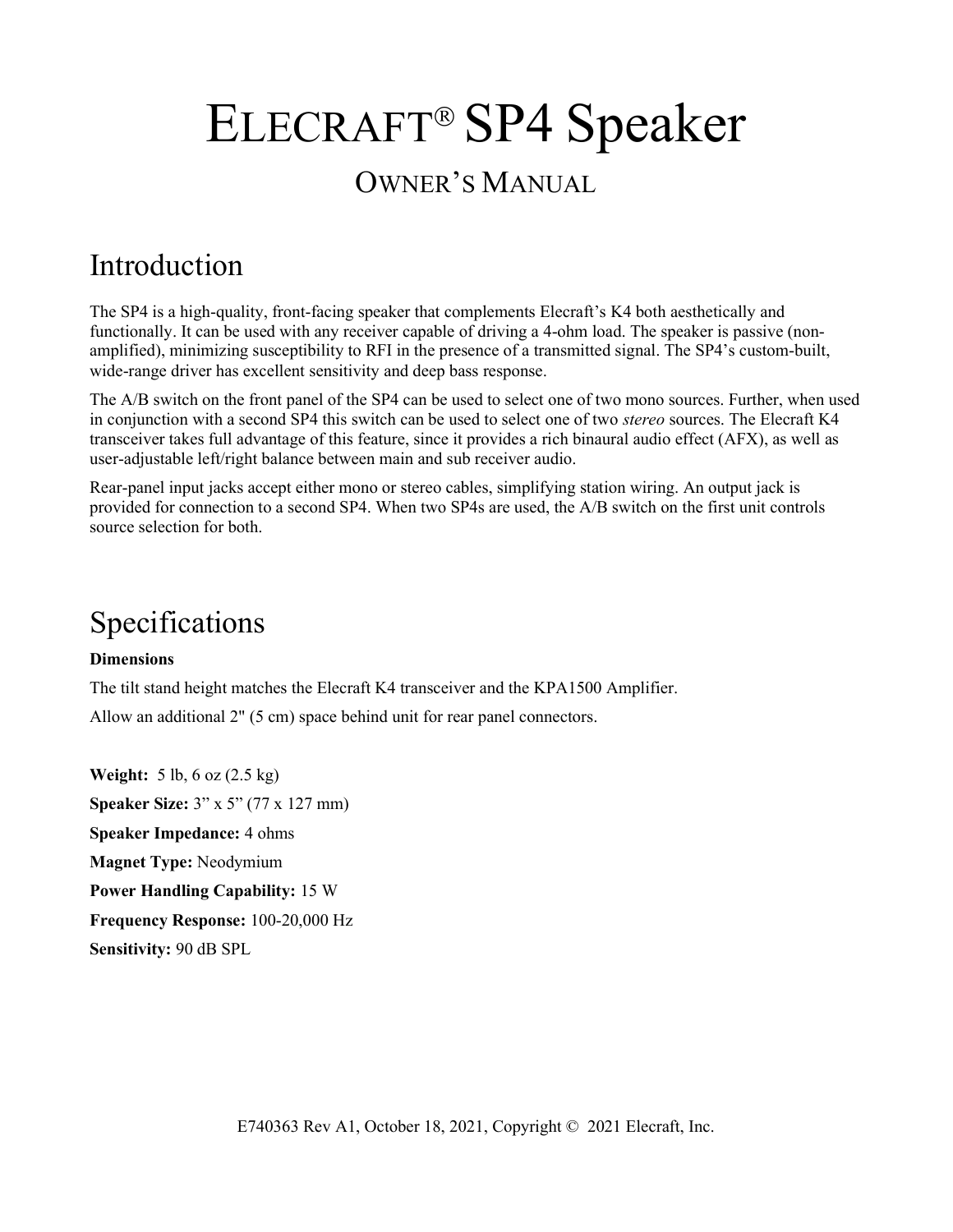## Setup

One cable is provided with your SP4 to connect it to a K4 transceiver as described under Monaural Setup with One SP4 below. The SP4 connectors accept standard two-circuit (stereo) audio cables with 3.5 mm male connectors.

### Monaural Setup with One SP4

- Connect the SPKRS jack on the K4 rear panel to either the **INPUT A** or **INPUT B** jack on the **SP4** using the stereo cable provided.
- If you have a second K4, use a second stereo cable to connect it to the remaining input at the SP4.
- Press the front panel switch in to select the audio at **INPUT B** or press and release it until the button is out to select audio at INPUT A.
- If you want to listen to both the SP4 and headphones at the same time, be sure your K4 Menu is set to Speakers + Phones YES and Speakers, External 2. This will allow you to use stereo headphones for AFX (audio effects) and dual receive (if your K4 is equipped with the optional sub receiver).
- Your speaker audio will continue to be monaural. You can add a second SP4 as described below to obtain full stereo output.

### Stereo Setup with Two SP4 Speakers

- Connect the main SP4 (left audio) to your K4 as described under *Monaural Setup with One SP4* above.
- On the main SP4, plug an audio cable into the OUTPUT to 2nd SP4 jack. We recommend you use the stereo cable supplied with the SP4 although a monaural cable will work.
- Plug the other end into INPUT A or INPUT B on the second SP4.
- Set the front panel pushbutton switch on the 2nd SP4 to match the input connection you selected.
- Be sure your K4 Menu is set to Speakers, External 2. This will allow you to hear the full stereo effect of AFX (audio effects) and dual receive (if your K4 is equipped with the optional sub receiver).
- You can connect another K4 to the unused input of the second SP4 for monaural listening. Only audio from the main SP4 can be passed to the second SP4 for stereo listening.